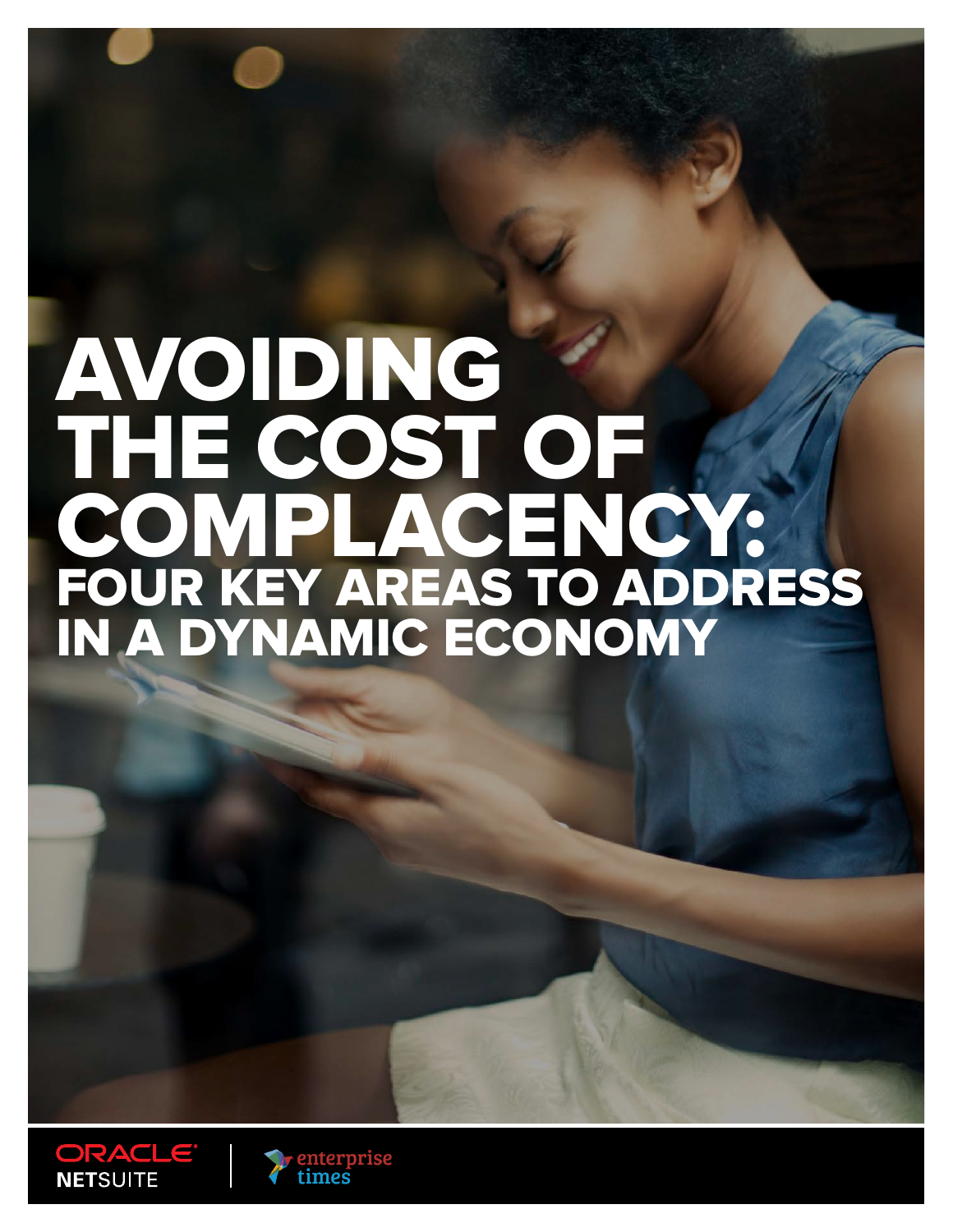<span id="page-1-0"></span>**Grab a seat and enjoy.** Read Time: 10 minutes

## AVOIDING THE COST OF COMPLACENCY: Four Key Areas to Address in a Dynamic Economy

In 2017, only 60 companies remained in the Fortune 500 that had appeared on the list in 1955<sup>1</sup> . In 1965, the average tenure in the S&P index was 33 years, by 1990 it was 20 years and it is now forecast to shrink to 14 years by 2026. Carpe Diem has never been a more apt phrase.<sup>2</sup>

That this has happened should come as no surprise. In 1942, Schumpeter described a process called creative destruction, calling it industrial mutation. He wrote that it: *"incessantly revolutionizes the economic structure from within, incessantly destroying the old one, incessantly creating a new one. This process of Creative Destruction is the essential fact about capitalism."* <sup>3</sup>

This isn't a new phenomenon, so why is the pace of destruction increasing? What is going wrong in today's companies? Is there an elixir of youth that businesses can take to ensure their eternal life? Some companies re-invent themselves. The IBM of today is completely different from that of 1955. Others are more

familiar, but have diversified, such as DuPont. Some broadly operate in the same space with the same product, Coca Cola for example. All, however, have evolved in some way.

Teese and Pisano<sup>4</sup> wrote about the dynamic capabilities of firms. Dynamic refers to the changing environment and capabilities to the organization's ability to cope with that changing environment. There is little doubt that the pace of change is increasing. The average life span of an S&P entrant is testimony to that. It is the complacent company that will go out of business. The difference is that, whereas historically companies lost the battle to survive because of a single reason, there are now more pressures than ever everywhere.

This white paper looks specifically at four areas for companies that are important to review in the everchanging economy. They are: supply chain, routes to market, innovation and the competition.

<sup>1</sup> <http://www.aei.org/publication/fortune-500-firms-1955-v-2017-only-12-remain-thanks-to-the-creative-destruction-that-fuels-economic-prosperity/> accessed 30 May 2018 <sup>2</sup> <https://www.innosight.com/wp-content/uploads/2016/08/Corporate-Longevity-2016-Final.pdf>accessed 30 May 2018

<sup>&</sup>lt;sup>3</sup> Creative destruction, a term coined by Joseph Schumpeter in Schumpeter, J., 1942. Creative destruction. Capitalism, socialism and democracy, 825, pp.82-85.

<sup>4</sup> Teese, D., & Pisano, G. (1994). The dynamic capabilities of firms: An introduction. Industrial and Corporate Change, 3, 537–556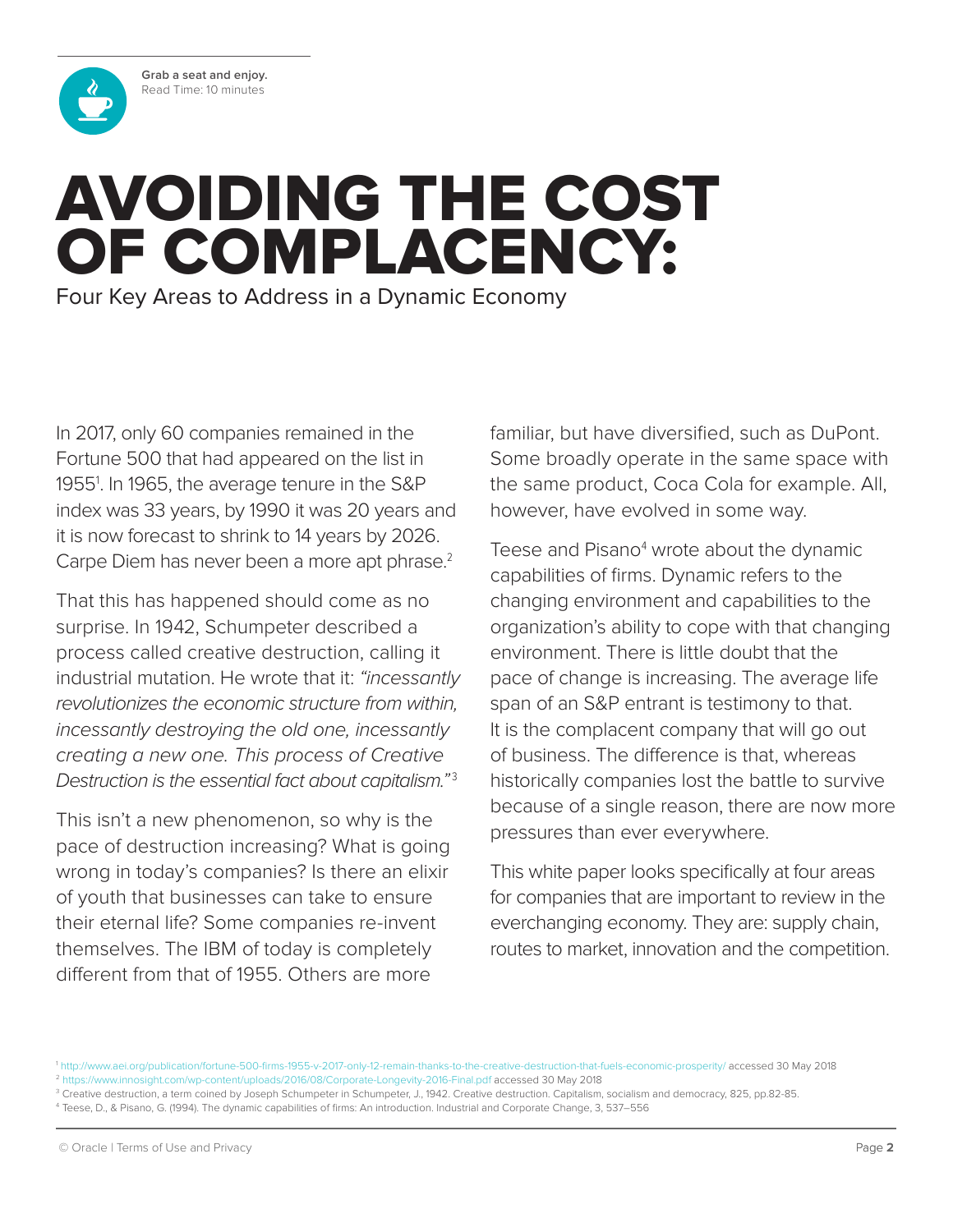#### TABLE OF CONTENTS

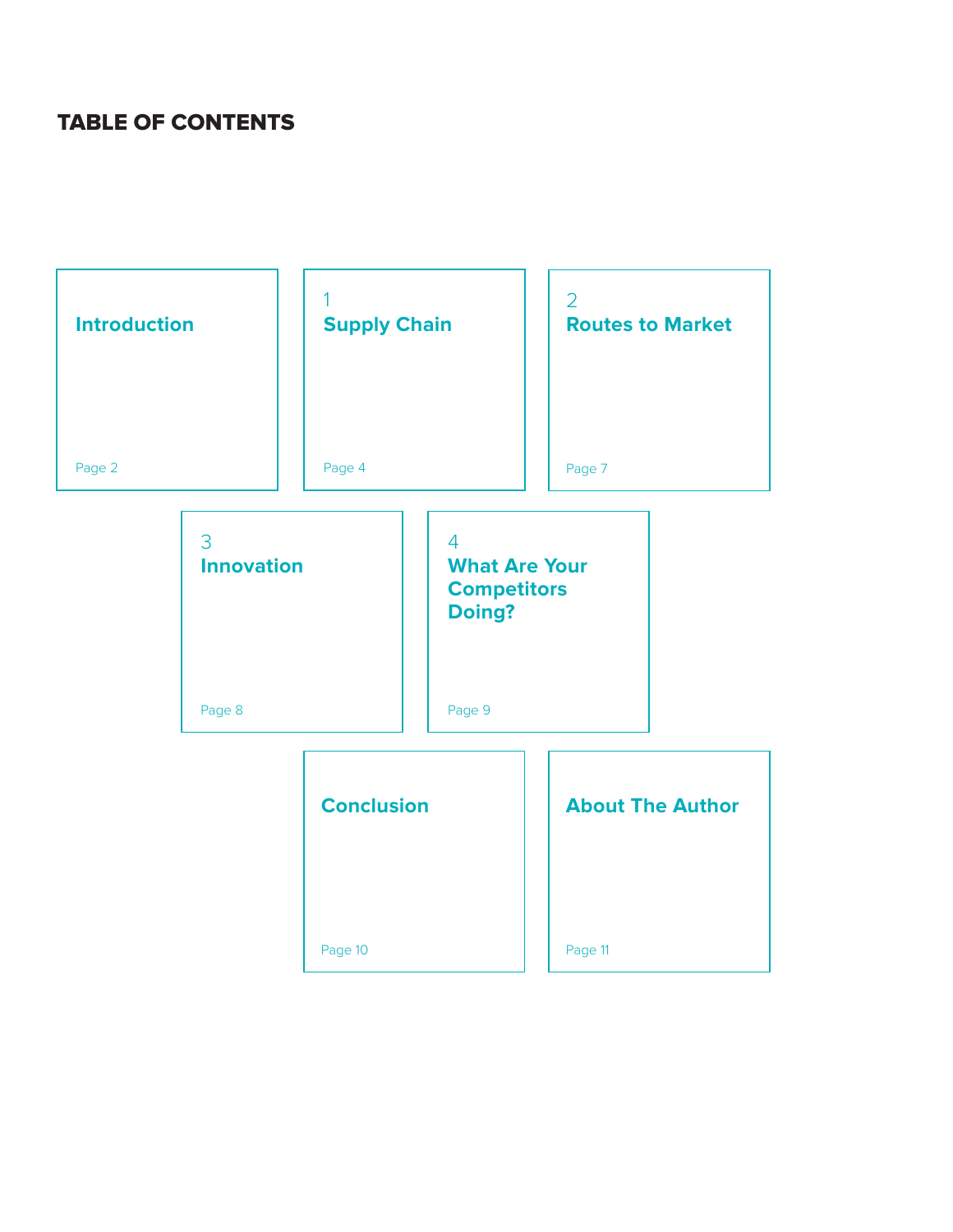### <span id="page-3-0"></span>Chapter **1** SUPPLY CHAIN

Managing your supply chain, be that in a services business with people, or in a product business with raw materials, is complex. Today, a business needs accurate forecasts about customer demand and orders. The complexity of this is increasing, as a company's resources (people, material and machines) become evermore distributed and at the same time connected.

For the last decade, organizations have been driving efficiencies across their supply chains. Sloan et al<sup>5</sup> recognized five steps that help to drive real value out of today's supply chain:

- 1. Hiring the right talent
- 2. Collaborating internally
- 3. Collaborating externally
- 4. Selecting the appropriate technology for each of these
- 5. Managing change

#### **Hire the right talent**

Traditional methods of recruiting are changing. The process that worked 20 years ago is no longer the best away to attract and retain the best talent for a business. The traditional three-stage life experience of education, work, retire is ending.

Lynda Gratton proposes a multistage life<sup>6</sup> where people will have a more flexible approach to work/life balance. The freelancer economy and its adoption by millennials demonstrates this. An employee lifecycle no longer has a beginning and an end. It has become a continual cycle from selection, onboarding, engagement, off boarding, alumni and selection again.

The modern HCM technology is embedded through this employee lifecycle. It needs to deliver to employees the same consumer experience that customers are demanding. That means that the modern HCM needs to include learning management and talent management, as well as integrating into operational systems. In addition, embedding Corporate Social Responsibility (CSR) into the corporate culture, as NetSuite has done with [Oracle NetSuite Social Impact,](http://www.netsuite.com/portal/company/social-impact/who-we-are.shtml) is becoming the new norm.

#### **Collaborate internally**

Collaboration internally is not just about communication tools. A common collaboration tool across a company will help as information flows between employees. For example, sales departments are no longer disconnected from customer service teams, warehouses or

<sup>5</sup> Slone, Reuben E., Dittamann, J. Paul, and Mentzer, Jhon T. (2010). The New Supply Chain Agenda: The 5 Steps That Drive Real Value, Harvard Business Press. <sup>6</sup> [https://sloanreview.mit.edu/article/the-corporate-implications-of-longer-lives](https://sloanreview.mit.edu/article/the-corporate-implications-of-longer-lives/)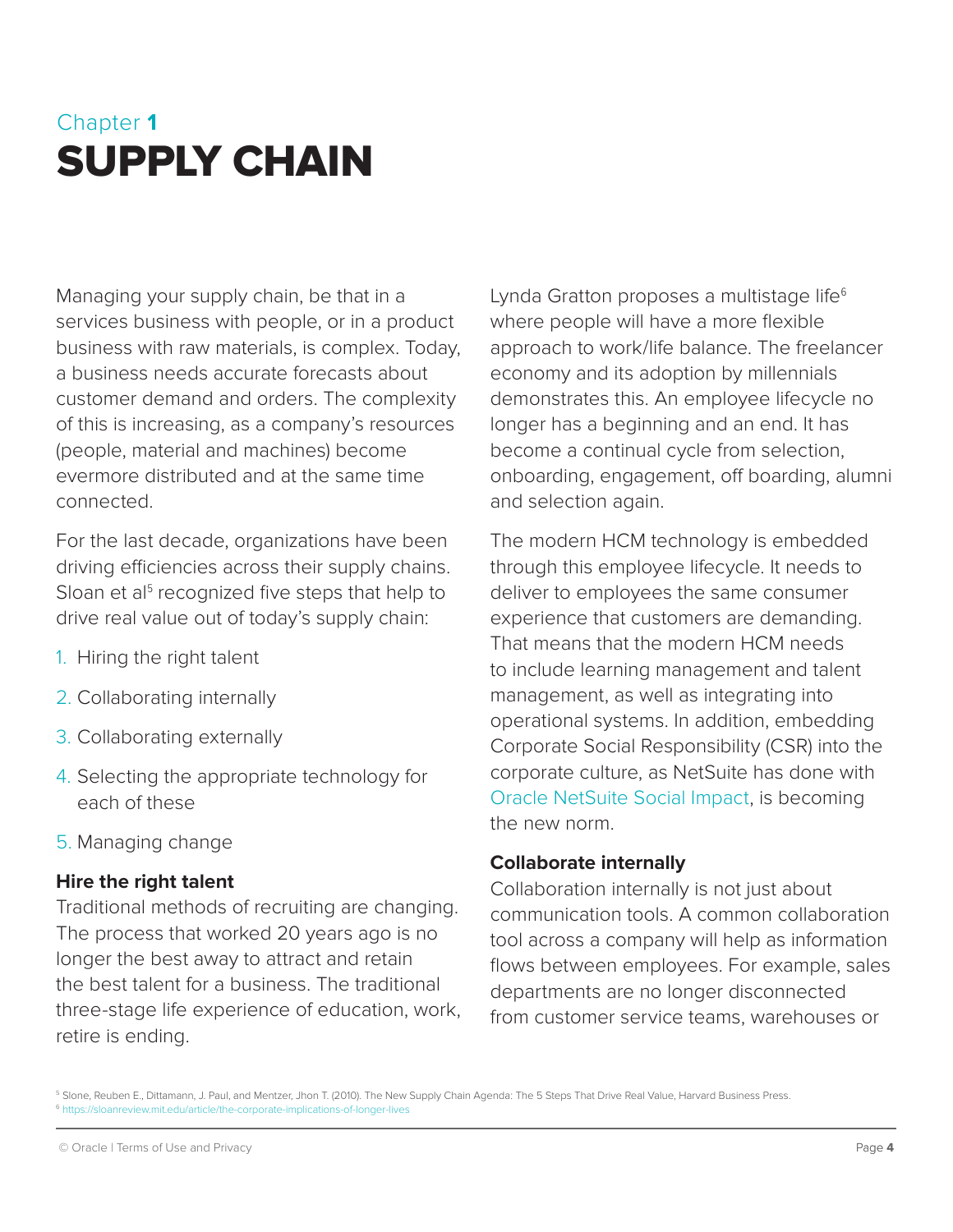accounting. However, communication is only a part of collaboration.

To work together effectively means sharing data across boundaries. It is about the sharing of ideas and knowledge in a constructive and open way. This is where a single source of the truth becomes so important. Companies can no longer afford to have siloed systems with data repositories that do not match each other. The latest business mantra is "data is the new oil." Without that data the business engine that drives performance will seize up.

The emergence of Artificial Intelligence (AI) and data analytics was only possible through the availability of massive compute power, both in terms of the processing capability and access to vast volumes of data. These are vital for next generation business software.

#### **Collaborate externally**

The biggest changes to the supply chain are often around sourcing, logistics and routes to market. For many industries the rules have changed. In the modern economy, supply chains are more internationalized than ever before. Sourcing factors are also becoming increasingly important. For manufacturers and retailers, it is no longer just about trying to find the best deal. Sustainability and CSR programs are more important to sourcing than ever before. This means that closer links with suppliers need to be established, at a far greater level of understanding than ever before.

Hakansson and Snehota<sup>7</sup> propose: *"In the network perspective, the more successful the counterparts are, the better it is for the*  *company. The more a company can help its counterparts to develop and become successful, the greater are the chances it will become successful itself. That is not the way a company has traditionally been advised to look at its counterparts."*

The more successful companies don't just buy from their suppliers; they co-create, sharing ideas and innovation to improve their products. This collaboration should also extend to customers. When La Poste, the French postal service, suffered declining revenues they engaged with customers, front of house tellers and managers to discuss and brainstorm on when post offices should open and how they work. The changes implemented from those conversations resulted in customer waiting time reducing by 50 percent and the satisfaction metrics for all parties increased.

#### **Select the appropriate technology**

The choice of technology stems from the business case. Without a business case that identifies the outcomes expected, one cannot expect to succeed. There are many technology solutions available today, but there are some features that are critical during selection. The software should be truly cloud-based. True cloud software is simple to upgrade, and cloud vendors can easily keep customers on the latest version.

Flexibility comes through configuration rather than customization. For most business requirements, a cloud solution can be configured to meet their needs. However, if customization is required, these should not inhibit the ability to upgrade the software.

<sup>7</sup> Snehota, I. and Hakansson, H. eds., 1995. Developing relationships in business networks. London: Routledge.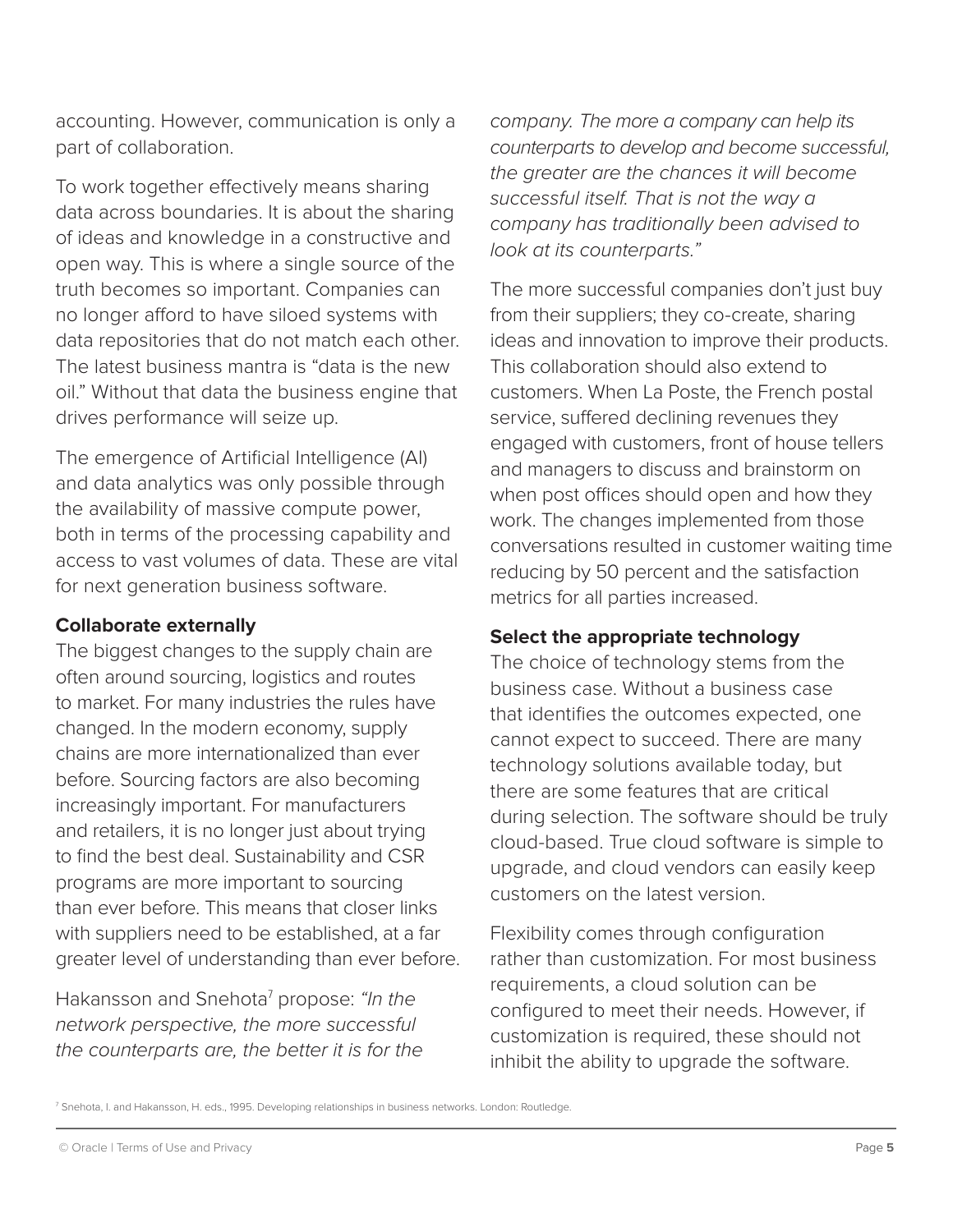Software should be platform-based, which makes it independent from the underlying cloud system. It allows customers and partners to create add-on pieces of software to add value to business.

#### **Managing change**

Change is hard. There are countless books and white papers about the subject. Implementing technology without business change is likely to fail. Sloan et al highlights that it is people that are harder to change, rather than technology. While implementing a new software system is not always easy, getting employees and others to want to use it, and then adopt it, is much harder.

Change also starts at the top. When people in the organization see senior executives spending the time and mental energy to unpack the underlying assumptions that form the foundation for some proposed policy, practice, or intervention, they absorb a new cultural norm. While companies can change an IT system easily, it is a lot harder to change behaviors.

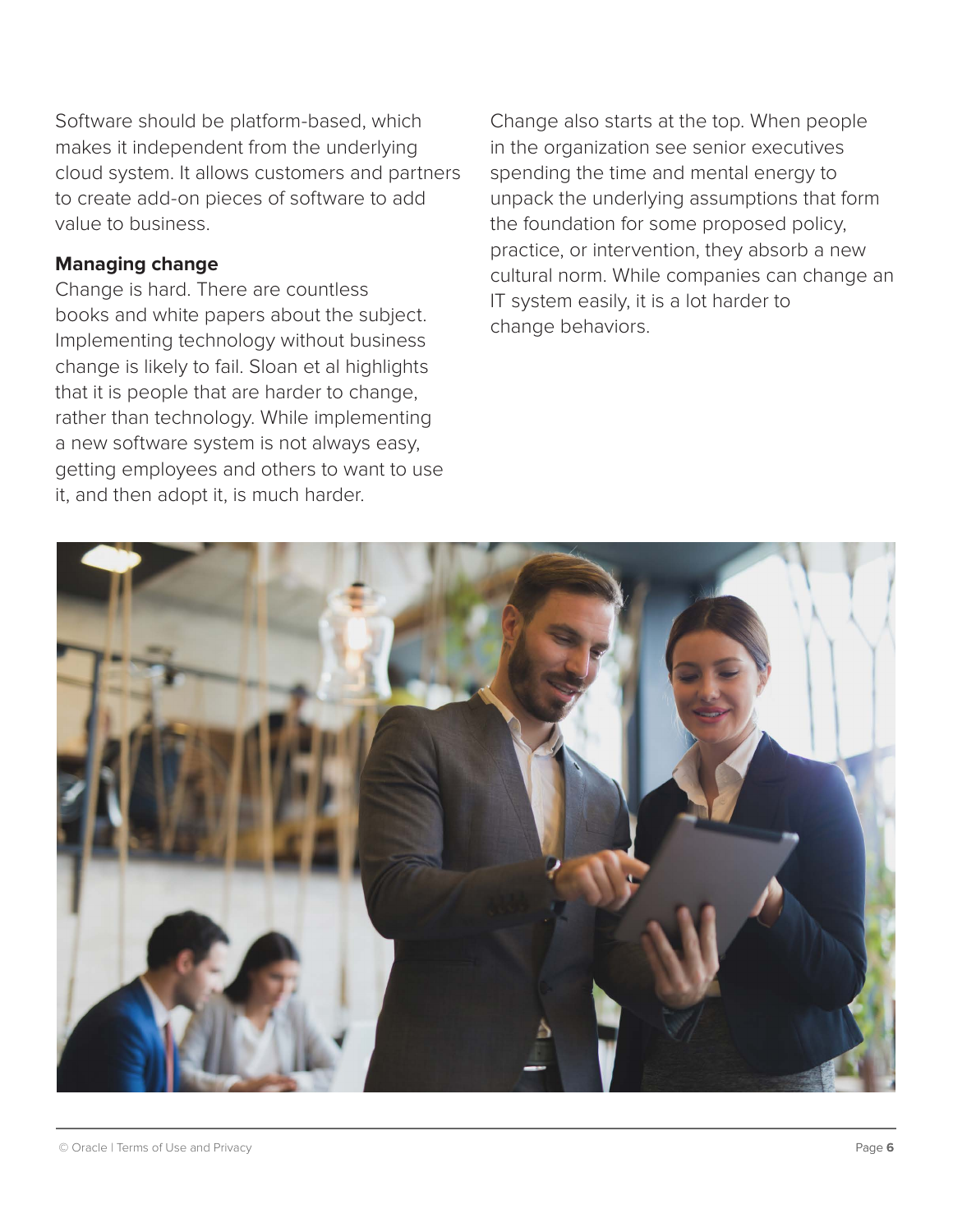## <span id="page-6-0"></span>Chapter **2** ROUTES TO MARKET

The new norm is that there is no norm. Manufacturers are selling to distribution, retailers and to the end consumer. Distributors are opening up *ecommerce* stores and offering drop shipping solutions to retailers and manufacturers if they have the logistics capability.

How is your organization getting to market? Is your market buying through your traditional channels? New routes to market open up through mobile and desktop ecommerce, new geographies and new channels. Buyers expect a consistent first-class consumer experience and multi-channel engagement.

Today, companies need to consider the experience both up and down the supply chain. For example, are they easy to deal with? Business to business experience is just as important today as the business to customer experience. Similarly, interfaces with thirdparty logistics companies need automation to ensure that vital process steps do not revert to manual processes.

It is therefore important that the systems selected either integrate with, or are part of, a single solution. This is where the platform is critical. It is impossible for a company to deliver everything a business wants. But if a platform marketplace has the apps to support logistics and shipping, ecommerce and EDI, then the choice becomes a lot easier. Importantly, it is not what a company needs now, it is what it might need in the future. Demonstrating a variety of applications ensures that more will come.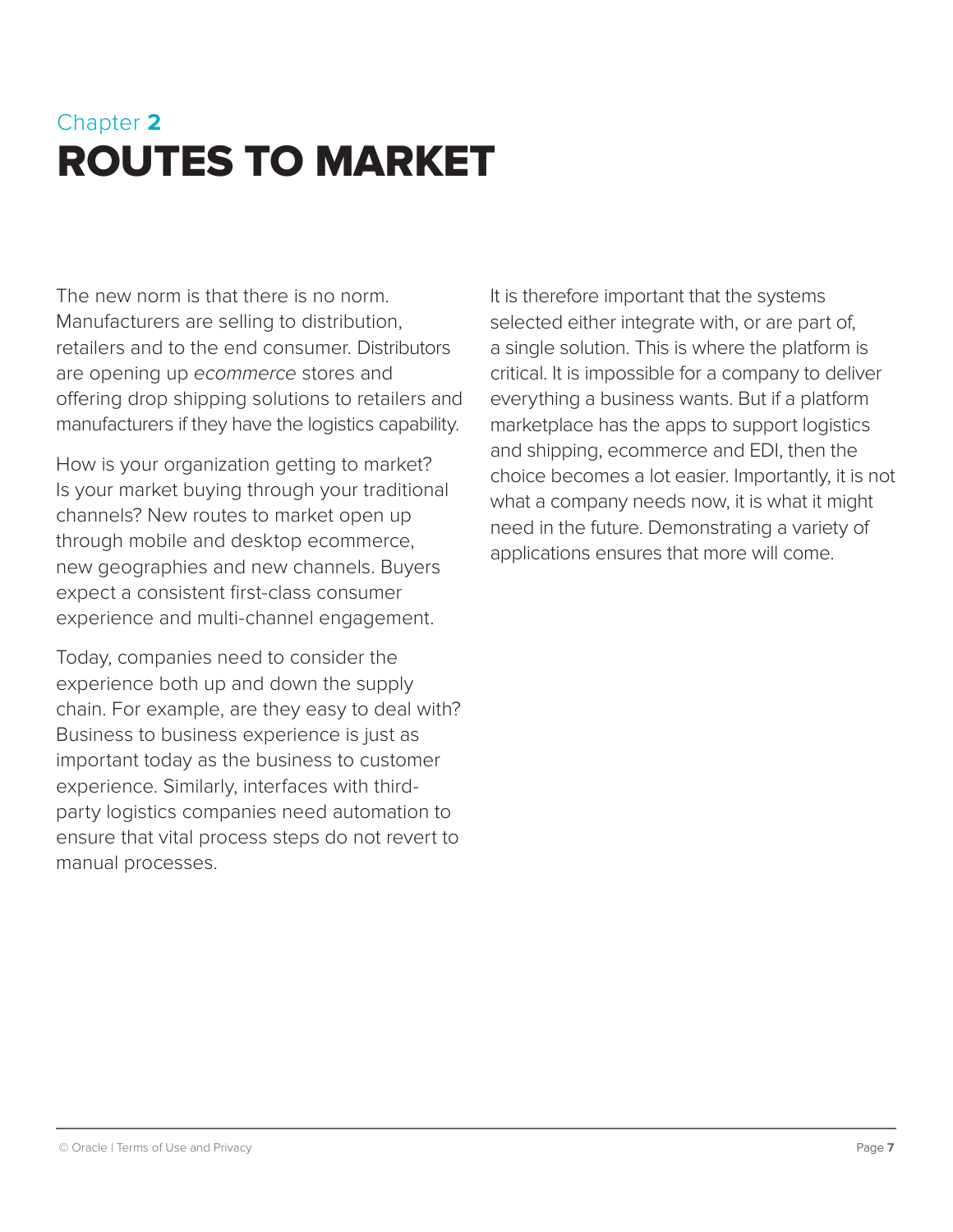### <span id="page-7-0"></span>Chapter **3** INNOVATION

This is not just about what start-ups are doing in the sector, but also what emerging technologies are coming. Ten years ago, AI was talked about as the future, but only now when computing power is a utility is it becoming commonplace.

Innovation also starts from within. If all the time and resources are spent on maintaining relationships, fixing or even improving products, where is the next innovation to come from? Companies can no longer rely on the longevity of their product. Arguably they have never been able to. The difference is the speed of change. Just ask Kodak about how cameras were replaced, or Blockbuster how the video became a digital stream.

It does not mean that the focus should be only on innovation. Geoffrey Moore<sup>8</sup> writes "innovation is only valuable if it helps us to achieve economic advantage." Companies should control their innovation spend until they see one that will deliver those advantages. Importantly, innovation leaders need to fail fast and learn from each failure, but then investigate the next potential break through.

This also applies to processes. John Petri, an Orthopaedic surgeon in Norfolk, applied process design to the operating theatres he worked in. The result, for the most expensive resource in the process, was the doubling of his productivity and zero waiting times for patients. While this was a physical improvement, technology can achieve similar results through automation.

One particular area that companies, and especially finance teams, spend time on is the preparation of reports using Excel. Analytics and reporting engines today should automate much of those processes. The reason that people still use Excel is often due to the data being inconsistent and drawn from multiple locations. With a single source of data, that issue is removed. Companies still need to make sure that users enter the correct data, but there is now only one source of the truth. That single source of the truth is also improving in accuracy. AI can identify anomalies and exceptions both during and after data entry and flag this for checking.

<sup>8</sup> Moore, G.A., 2007. Dealing with Darwin: How great companies innovate at every phase of their evolution. Strategic Direction, 23(9).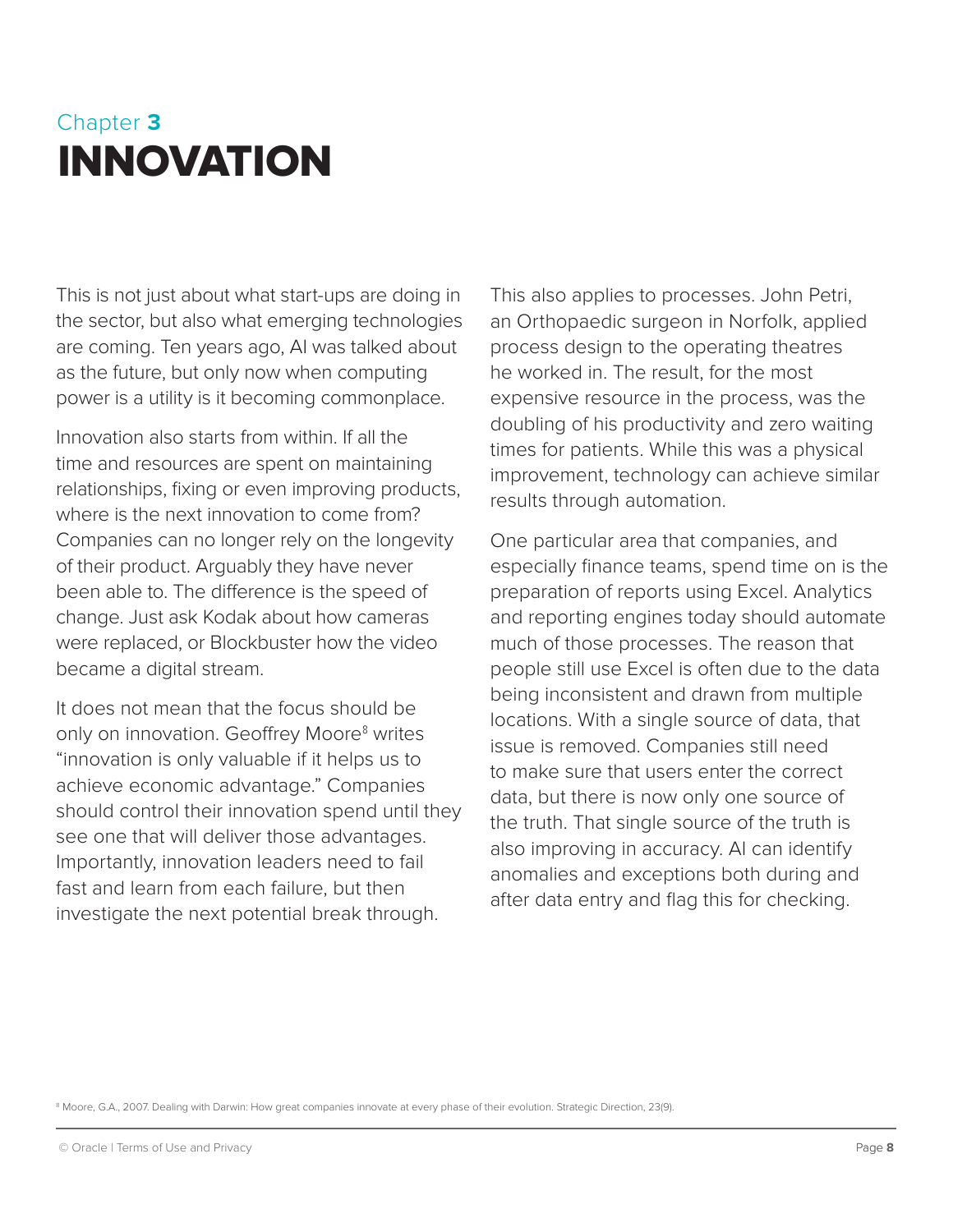### <span id="page-8-0"></span>Chapter **4** WHAT ARE YOUR COMPETITORS DOING?

Watch and analyze your competitors. Not everyone will make the right decision, but be aware of the success they are having and why they are having that success. Barnes & Noble introduced the Nook and an online book store, but despite their best efforts, the former is failing.

It is not just the traditional competitors that require watching. Just ask retailers about the Amazon effect on their businesses. As more and more retailers are shutting brickand-mortar stores, the irony is that Amazon is now opening its own physical stores. Those retailers that are thriving are turning to the service economy to deliver revenues.

It is also worth considering what companies are doing outside of one's industry. Companies need to consider which industries they are in; Blockbuster failed because it thought it was in the video rental industry, but that whole industry has disappeared.

Lyft realises that it is in the transportation business. There is an understanding that when autonomous vehicles are accepted their business model will evolve substantially. In time, this will impact other industries, such as parking and car showrooms.

Both GE and Rolls Royce now sell thrust hours to airlines. They no longer sells engines, but instead base revenues on usage. This neatly ensures that all servicing is carried out by their own, or certified, engineers and parts made within their own ecosystem. Other industries that sell high value machinery are following.

In the future, fewer people will buy cars, and as more cars become powered by electricity, gas stations will also reduce in number. This could, in turn, create new opportunities for convenience stores. The next generation of software needs to support these changes. New business models based on usage, subscription or other factors need supporting as businesses evolve.

History is full of companies that disappeared, not because a competitor introduced something better, but because their whole industry changed or in some cases virtually vanished. The New York Times highlighted the case of the buggy whip becoming obsolete with the rise of motor vehicles. History up to the present day is scattered with similar examples.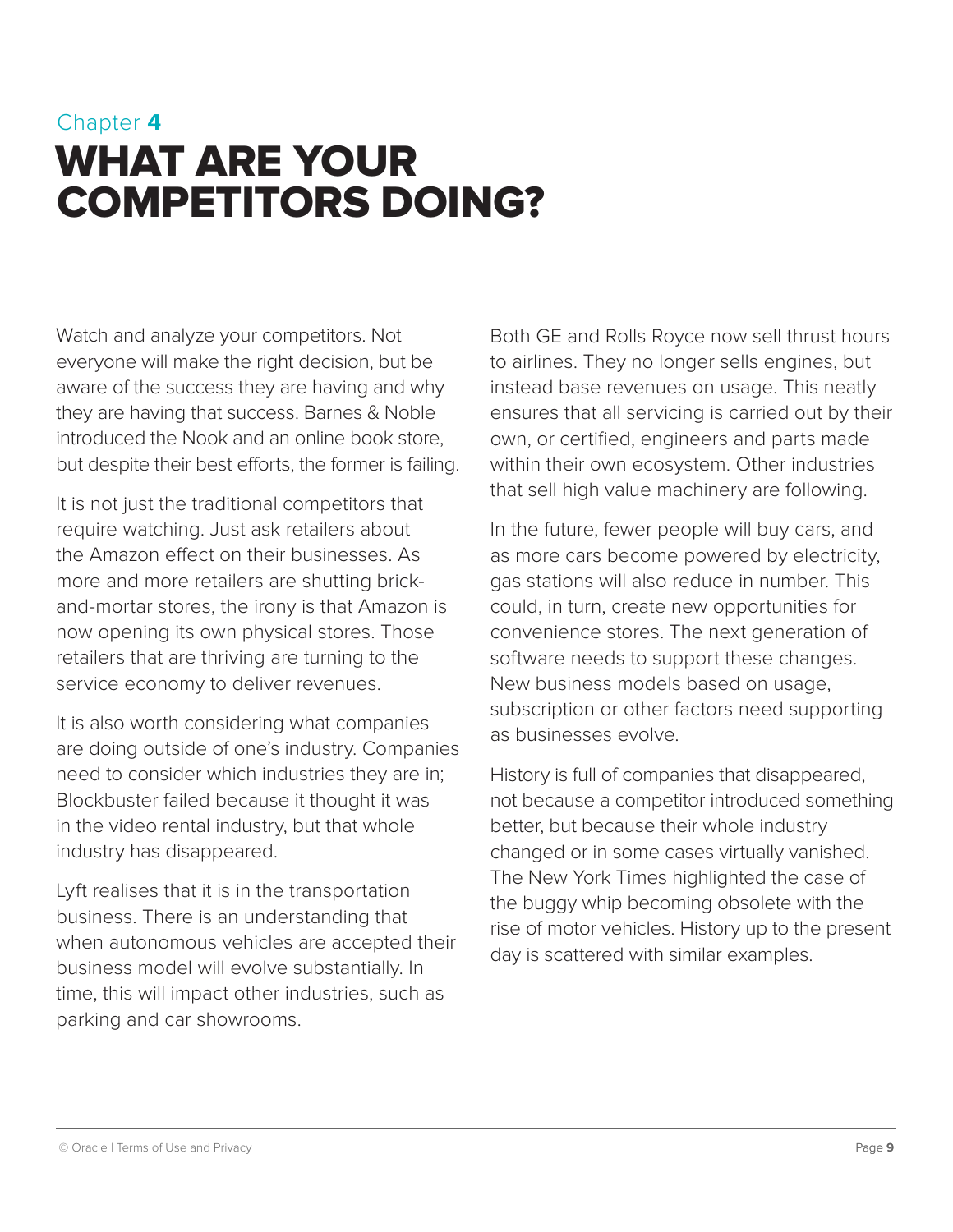## <span id="page-9-0"></span>**CONCLUSION**

Technology today is more important than ever before. However, 20 years ago companies bought an ERP solution, implemented it, and the business ran itself. Over time, they have modified it, but that has proven costly.

The latest generation of business software needs to meet the challenges of today and tomorrow, without the costs that were seen in the past. Industries are blurring their lines of demarcation. A manufacturer will now use distribution processes and have an online retail store. It may even have outsourced its manufacturing capability, while retaining control of quality and process in different locations and languages. The modern ERP system needs to support these new business models. It needs to deliver a user experience for customers, employees and suppliers that matches the latest consumer technology. It supports processes that cross both industry and national boundaries. Only cloud-enabled platform-based software can easily deliver on this promise.

As the speed of change increases, business can also no longer afford to wait three years to implement the next update, nor spend resources on implementing that upgrade.

Companies need a fully integrated solution that tracks and stores data from many dimensions, employees, products, services, finances, suppliers and customers. That data then provides a single source of the truth that the latest analytics and AI engines can help to deliver actionable insights to help that company grow.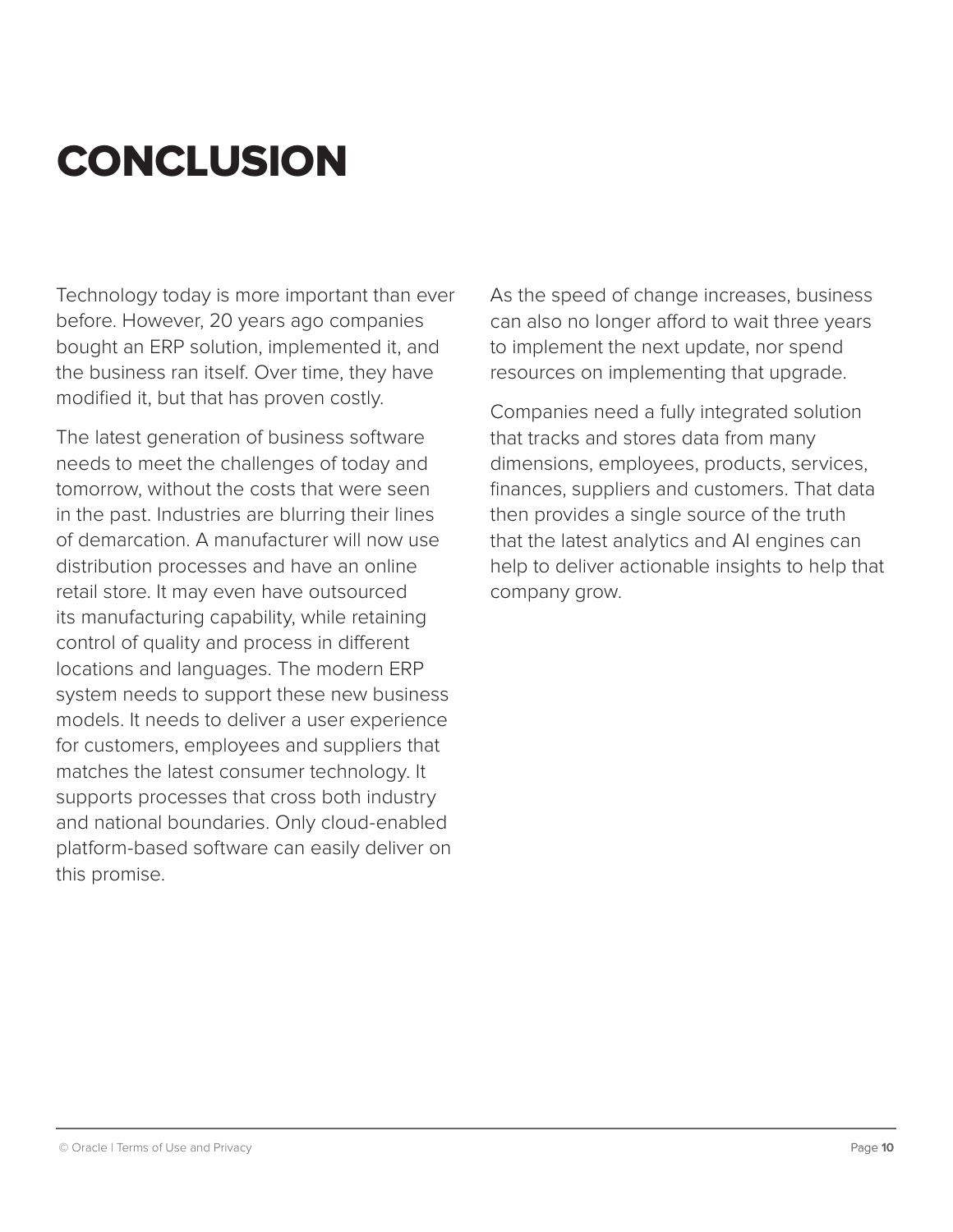## <span id="page-10-0"></span>ABOUT THE AUTHOR



#### **Steve Brooks, Editor, Enterprise Times**

Steve Brooks worked as an IT leader for more than 25 years. He has a wide experience within industry verticals including professional services, finance, manufacturing, recruitment and retail. Beginning his practitioner career as a communications developer, he has worked in most roles in IT. He spent 17 years at Savills PLC where he was appointed CIO. He left in 2012 to complete an MBA at Henley Business School. His dissertation was on the procurement of converged telecommunications solutions.

In the last four years, he has worked as a journalist, analyst and consultant. He was sub-editor at Business Cloud, and is now a joint editor at Enterprise Times. His specialist areas are ERP, HCM, IT strategy, IT procurement business strategy, cloud computing and collaboration. He is a principal analyst for ERP at Creative Intellect Consulting. Steve has also been a guest speaker at several vendor events.